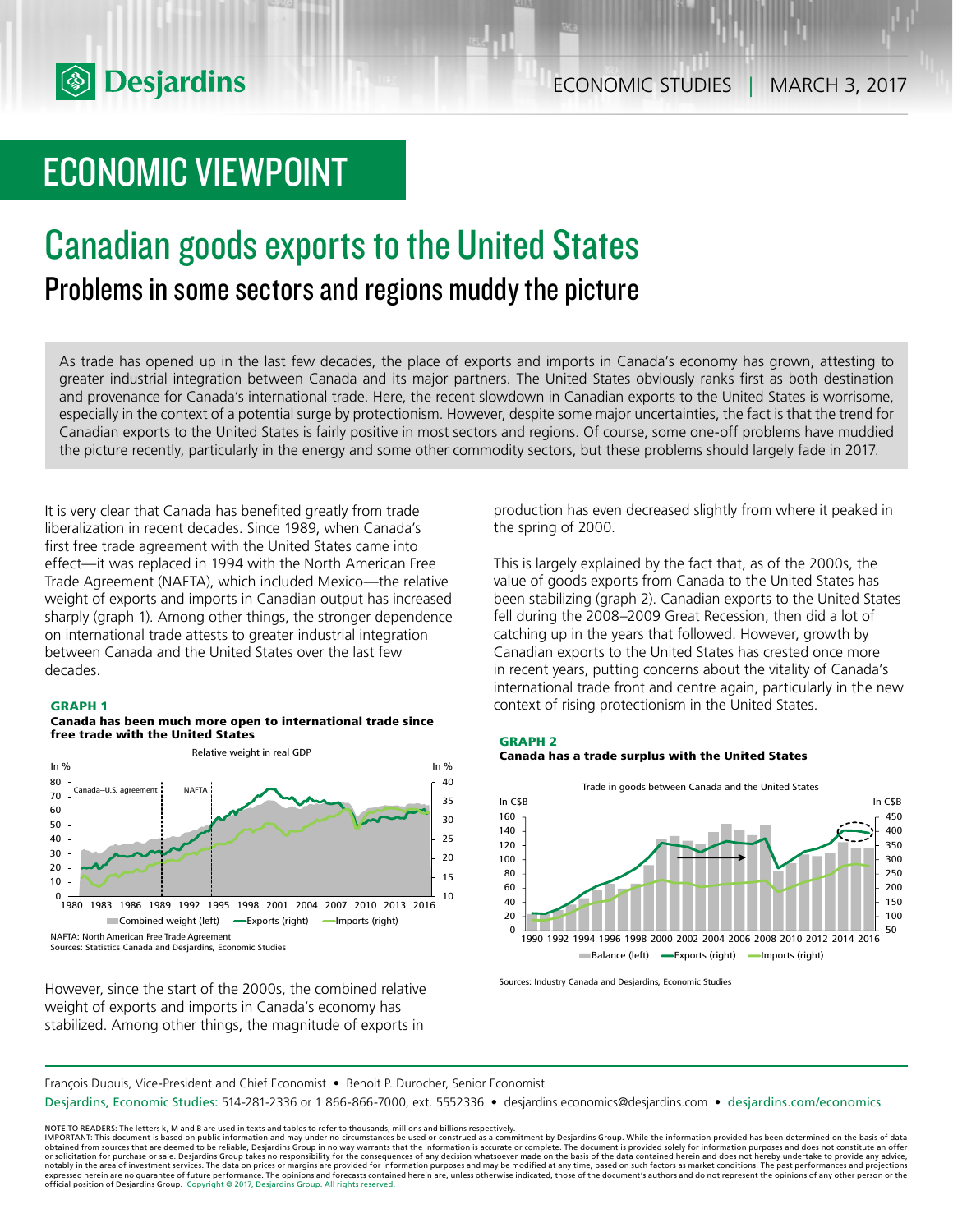

These concerns have also been fanned in recent years by the cresting in the value of Canadian goods exports to countries other than the United States (graph 3). The trade deficit with the other countries has also increased sharply in the last few years. The weaker global growth recorded in the last few years does play a role in this performance. Among other things, exports to China have advanced more slowly, as have exports to Europe. In this context, a lot of hope rests on the looming implementation of the Canada-European Union Comprehensive Economic and Trade Agreement (CETA) for giving Canadian exports beyond the United States a boost. For this to happen, however, Canadian exporters will have to manage to take advantage of the opening of these new markets in Europe. In the long run, this could lead to better geographic diversification for Canada's international trade.

#### **GRAPH 3**

**Canada has a trade deficit with the rest of the world**



Sources: Industry Canada and Desjardins, Economic Studies

That being said, due to the proximity and extensive industrial integration of the two countries, the United States is and will remain Canada's primary trade partner. Prior to the stagnation of the early 2000s, the United States accounted for up to 87% of Canada's total goods exports (graph 4). In recent years, the problems have somewhat trimmed the U.S.'s relative weight

#### **GRAPH 4**

#### **The United States' relative weight in Canada's international trade has decreased slightly**



Sources: Industry Canada and Desjardins, Economic Studies

in Canada's international trade; however, at 76% in 2016, the weight of exports to the United States was still very high. The European Union (graph 5) comes second, with 7.7% of Canada's exports (3.3% to the United Kingdom and 4.4% to other European Union nations), followed by China (4.1%), Japan (2.1%) and Mexico (1.5%).

### **GRAPH 5**

#### **The United States is, hands down, Canada's leading trade partner**



Sources: Industry Canada and Desjardins, Economic Studies

#### **The problems in the energy sector muddy the picture**

Canada's main exports to the United States are automotive products and fuel minerals. These two sectors accounted for nearly 40% of Canada's goods exports to the United States in 2016 (graph 6). The North American automobile industry is highly integrated, which accounts for this result as well as strong U.S. demand for Canadian oil and gas.







Sources: Industry Canada and Desjardins, Economic Studies

2015 and 2016 were fairly tough years for Canada's energy product exports to the United States, as a result of the drop in oil prices (graph 7 on page 3). Crude oil prices have slowly been going up, however, suggesting that the value of energy product exports should start to increase again as of 2017.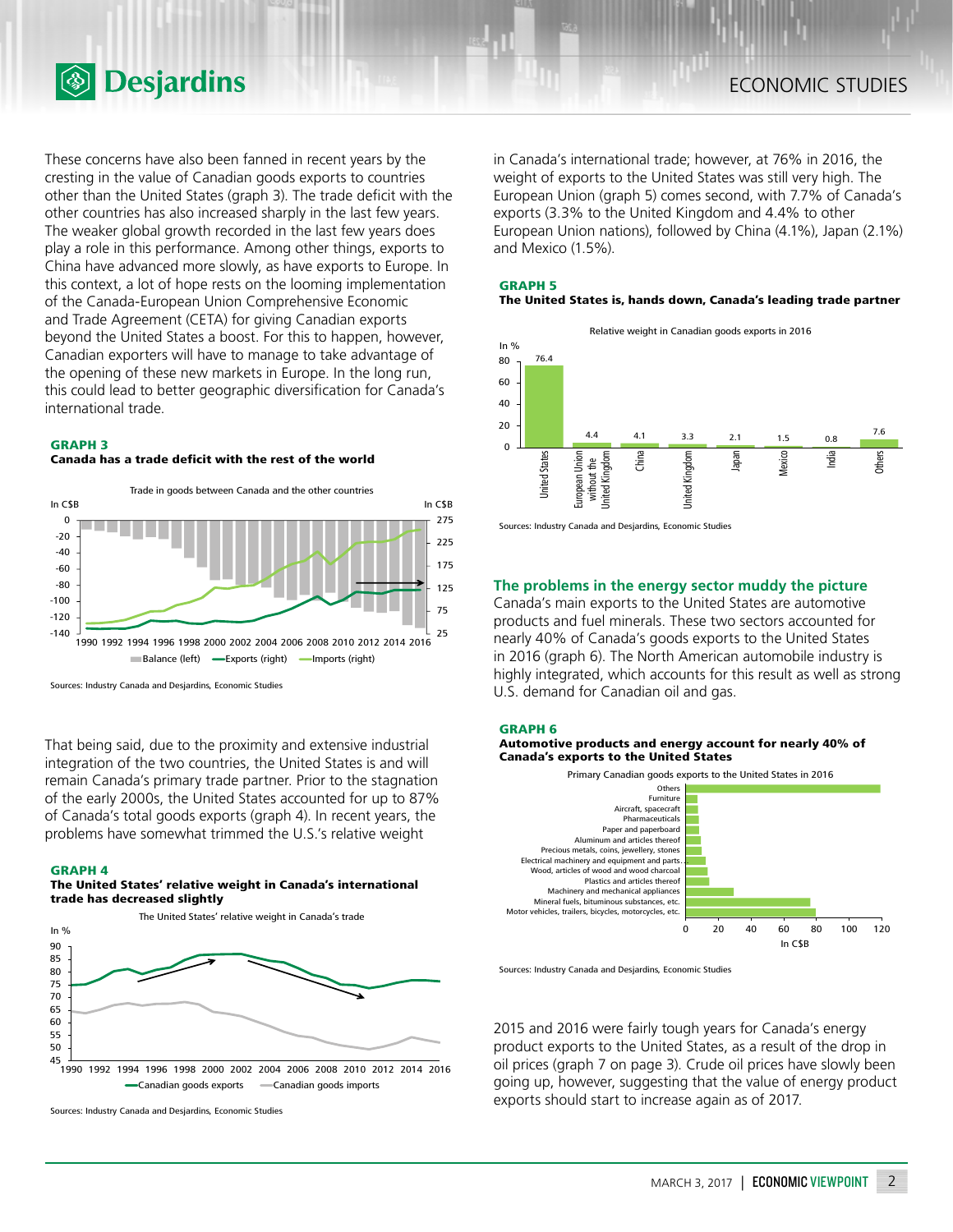

#### **GRAPH 7**



**Exports to the United States are rising in several sectors**

Sources: Industry Canada and Desjardins, Economic Studies

As for most of the other major products exported to the United States, the trend is fairly positive. Following several tough years, the auto industry is recovering and exports have been going up steadily since 2009. The same applies to wood products and woodwork, as the improvement in the housing market south of the border makes itself felt. Exports to the United States are also on the rise in pharmaceutical products and aeronautics (except for a one-off downturn in 2016). The only dark spot in the picture is that exports of some natural resources remain lacklustre, such as precious metals, aluminum, and paper and paperboard. All in all, the trend for most of the major products exported to the United States is positive. If we exclude mineral fuels, Canadian exports to the United States have been trending up for several years, which is consistent with increasingly lively U.S. demand (graph 8).

#### **Trade relations are critical for several regions**

Most regions of Canada and the United States are clearly highly dependent on trade between the two countries. Canada is the leading export destination (graph 9) for the vast majority of U.S. states. For imports from the United States, Canada is also the leading trade partner for several U.S. states (graph 10), although China ranks first in more states.

Overall, in 2016, Canada had a surplus in its goods trade with 30 of the 50 U.S. states (graph 11 on page 4). With a surplus of CAN\$37.4B, thanks to exports of CAN\$66.2B and imports of CAN\$28.8B, Michigan was the front runner in trade with

#### **GRAPH 8**





Sources: Industry Canada and Desjardins, Economic Studies

#### **GRAPH 9**

#### **United States: Canada remains its leading trade partner for exports**



\* Hong Kong, Switzerland, France, Brazil, Australia, Belgium. Sources: The Globe and Mail and Desjardins, Economic Studies

#### **GRAPH 10 China and Canada are major U.S. trade partners for imports**

Primary provenance of U.S. imports by state



\* Germany, Switzerland, United Kingdom, Ireland, Indonesia, Belgium, South Korea, Japan, Saudi Arabia. Sources: The Globe and Mail and Desjardins, Economic Studies

Canada. The auto industry dominates in this region, which has a lot to do with this result. California follows, with a surplus of CAN\$24.1B (with heavy exports of Canadian automobiles and imports of fruits of vegetables), then Illinois, with a surplus of CAN\$17.8B (mainly oil exports due to a major U.S. hub), and New York, with a surplus of CAN\$9.6B (its trade with Canada is fairly diversified).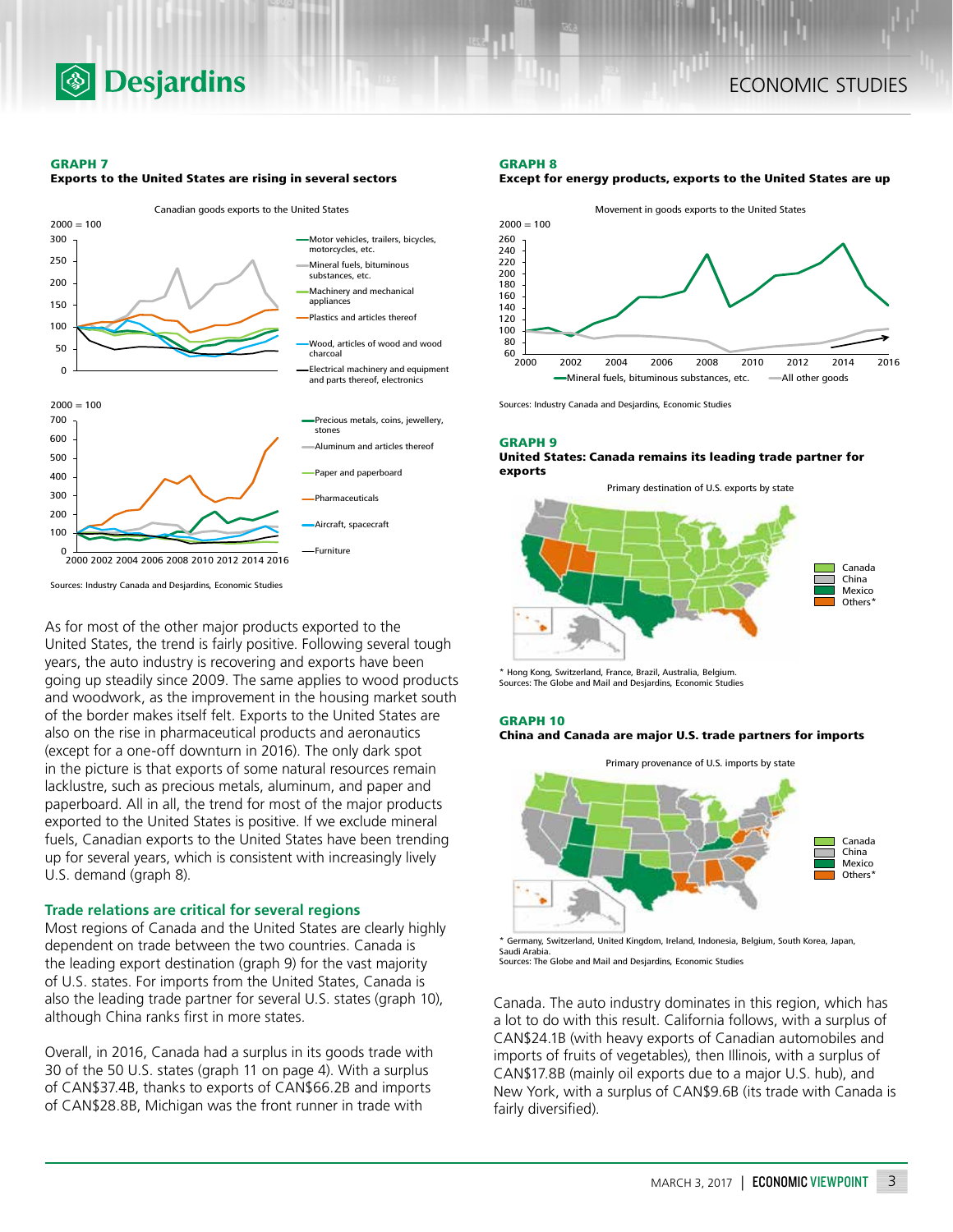

#### **GRAPH 11**





Canada has a deficit in its trade in goods with 20 out of 50 U.S. states. In 2016, the biggest deficit was with Ohio (-CAN\$6.7B), as the auto industry plays a dominant role in trade with that state.

As for Canada's provinces, the United States is of course the leading destination for international exports across the country (graph 12). New Brunswick is the most dependent on trade with the United States, particularly due to the province's exports of refined oil products. Alberta comes second, with exports concentrated in energy products, followed by Ontario and the heavy integration of the North American auto industry. Saskatchewan is less dependent on trade with the United States thanks to fairly high exports of cereals and fertilizer to other parts of the world. For geographic reasons, the Asian nations have a bigger role in British Columbia's exports, while Newfoundland and Labrador has more dealings with several European and Asian nations (primarily oil exports).

#### **GRAPH 12**





Sources: Industry Canada and Desjardins, Economic Studies

In the different Canadian provinces, the trend for exports to the United States is largely dependent on the type of goods traded (see appendix on page 6). The drop in the value of energy product exports had a major impact on the movement by exports of provinces that are heavily into the energy product trade, i.e. Alberta, Saskatchewan, New Brunswick and Newfoundland and Labrador (graph 13). Conversely, Ontario's and British Columbia's exports to the United States have been showing strong growth in the last few years, particularly as a result of the improvement in the North American auto industry and comeback by homebuilding in the United States (the main goods British Columbia exports south of the border are wood products). In Quebec and the other provinces, the trend for exports to the United States was fairly positive until quite recently. However, these provinces' exports to the United States slowed somewhat in 2016. The difficulties are primarily due to problems that are specific to certain sectors that are especially important in these regions. For example, the value of Quebec's aluminum exports to the United States fell 8.5% in 2016, while aeronautics product exports fell 27.8%, and paper and paperboard product exports retreated 2.5%. If not for the decline in these three sectors, the value of Quebec's exports to the United States would have been nearly flat in 2016.

**GRAPH 13**





\*\* Manitoba, Nova Scotia and Prince Edward Island. Sources: Industry Canada and Desjardins, Economic Studies

#### **Optimism marked by uncertainty**

The trend for trade between Canada and the United States shows some major differences that depend on the regions and the types of goods they trade in. The trade in energy products, mainly in regions that depend on it, has of course slowed substantially in recent years subsequent to the drop in oil prices. Oil prices have been rising gradually over the past few months, which augurs well and suggests that this type of export could be back on track for growth in 2017.

As for most of the other sectors, the upswing in U.S. demand, uptrend in trade within the auto industry, and more lively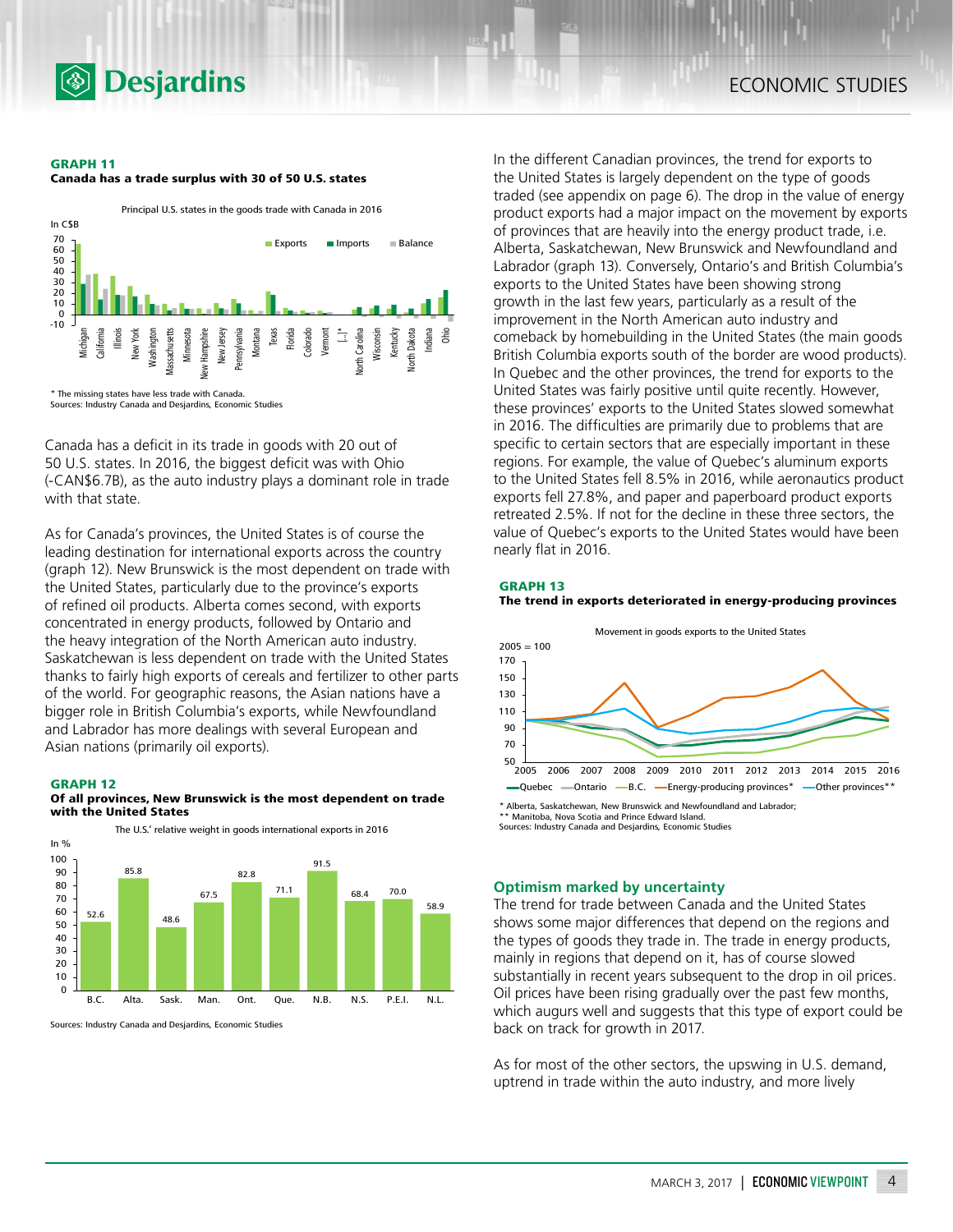

housing market south of the border are positive factors. In Quebec, the aeronautics industry is gradually improving, as shown by the 19.5% increase in sales by aerospace product manufacturers over the last four months of 2016.

That being said, even if, in principle, the overall outlook for Canadian exports to the United States is, all in all, fairly positive for the next few years, the surge in U.S. protectionism is a major risk. It could seriously undermine the export uptrend forecast for the coming years.

Not enough information is available at this time on the protectionist measures the Trump administration could order next to make any pronouncement on what regions or sectors could take big hits.

Benoit P. Durocher, Senior Economist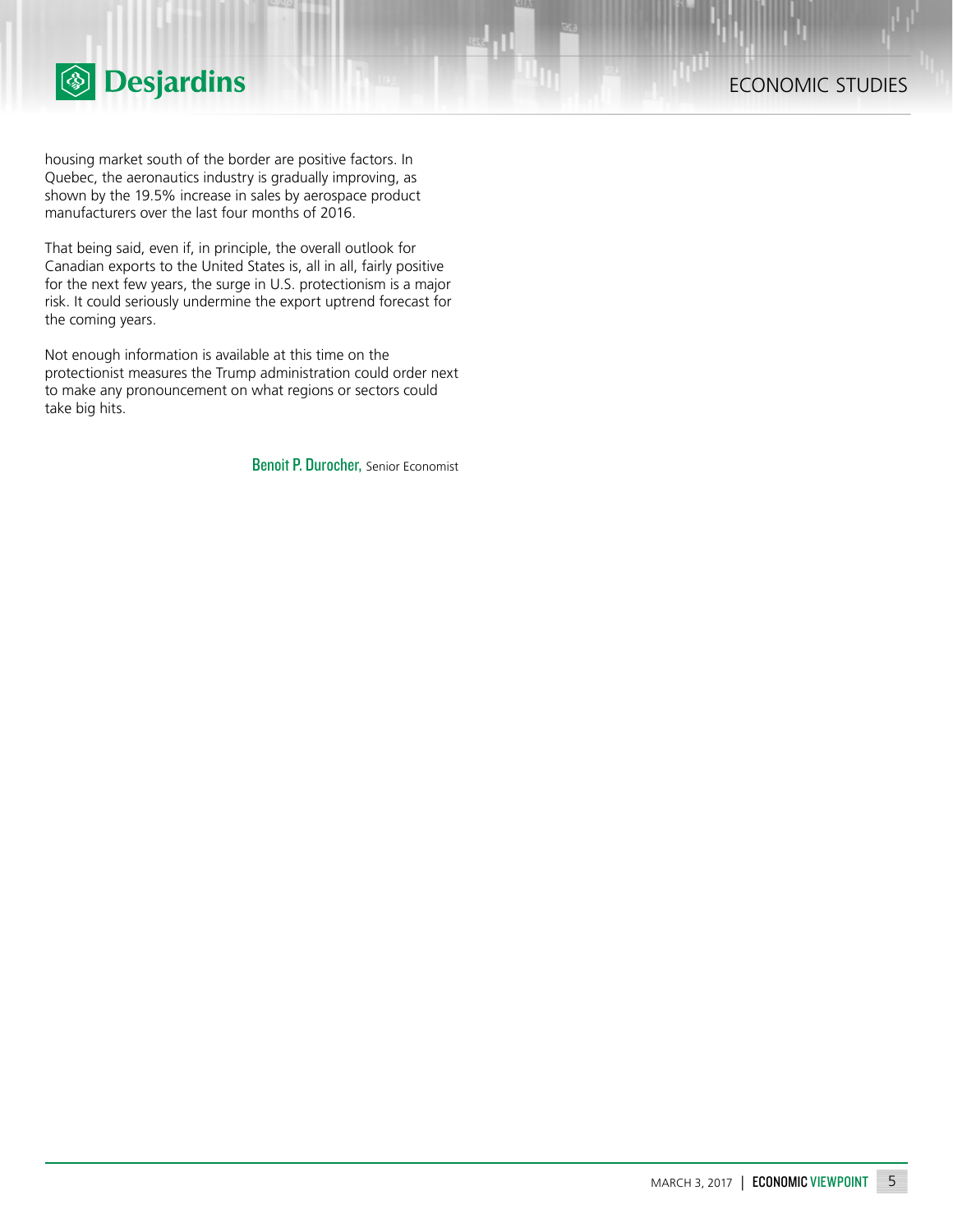## **<sup><sup>5</sup>** Desjardins</sup>

# Appendix

### **TABLE 1**

**Top 3 goods traded between the provinces and the United States in 2016**

|                         |                | <b>EXPORTS</b>                                                                     |      |                               | <b>IMPORTS</b>                                                                     |      |                               |  |
|-------------------------|----------------|------------------------------------------------------------------------------------|------|-------------------------------|------------------------------------------------------------------------------------|------|-------------------------------|--|
|                         |                | Category <sup>1</sup>                                                              | C\$B | <b>Relative</b><br>weight (%) | Category <sup>1</sup>                                                              | C\$B | <b>Relative</b><br>weight (%) |  |
| <b>British Columbia</b> | $\mathbf{1}$   | HS 44 - Wood and articles of<br>wood, wood charcoal                                | 6.2  | 29.4                          | HS 84 - Nuclear reactors, boilers,<br>machinery and mechanical<br>appliances       | 2.3  | 12.0                          |  |
|                         | 2              | HS 27 - Mineral fuels, mineral<br>oils, bituminous substances and<br>mineral waxes | 3.5  | 16.3                          | HS 27 - Mineral fuels, mineral<br>oils, bituminous substances and<br>mineral waxes | 2.1  | 10.5                          |  |
|                         | 3              | HS 84 - Nuclear reactors, boilers,<br>machinery and mechanical<br>appliances       | 1.4  | 6.6                           | HS 87 - Vehicles other than<br>railway or tramway rolling stock                    | 1.4  | 7.1                           |  |
| Alberta                 | $\mathbf{1}$   | HS 27 - Mineral fuels, mineral<br>oils, bituminous substances and<br>mineral waxes | 51.8 | 76.2                          | HS 27 - Mineral fuels, mineral<br>oils, bituminous substances and<br>mineral waxes | 5.0  | 30.7                          |  |
|                         | 2              | HS 39 - Plastics and articles<br>thereof                                           | 3.8  | 5.6                           | HS 84 - Nuclear reactors, boilers,<br>machinery and mechanical<br>appliances       | 2.1  | 12.6                          |  |
|                         | 3              | HS 29 - Organic chemicals                                                          | 1.4  | 2.1                           | HS 88 - Aircraft, spacecraft and<br>parts thereof                                  | 0.9  | 5.5                           |  |
| Saskatchewan            | $\mathbf{1}$   | HS 27 - Mineral fuels, mineral<br>oils, bituminous substances and<br>mineral waxes | 5.0  | 38.7                          | HS 84 - Nuclear reactors, boilers,<br>machinery and mechanical<br>appliances       | 2.1  | 28.4                          |  |
|                         | $\overline{2}$ | HS 31 - Fertilizers                                                                | 2.5  | 19.6                          | HS 87 - Vehicles other than<br>railway or tramway rolling stock                    | 1.1  | 14.5                          |  |
|                         | 3              | HS 15 - Fat, oils, their cleavage<br>products and waxes                            | 1.3  | 9.9                           | HS 27 - Mineral fuels, mineral<br>oils, bituminous substances and<br>mineral waxes | 0.9  | 11.8                          |  |
| Manitoba                | $\mathbf{1}$   | HS 87 - Vehicles other than<br>railway or tramway rolling stock                    | 1.1  | 12.4                          | HS 84 - Nuclear reactors, boilers,<br>machinery and mechanical<br>appliances       | 3.3  | 21.7                          |  |
|                         | 2              | HS 84 - Nuclear reactors, boilers,<br>machinery and mechanical<br>appliances       | 0.9  | 9.3                           | HS 87 - Vehicles other than<br>railway or tramway rolling stock                    | 2.2  | 14.4                          |  |
|                         | 3              | HS 27 - Mineral fuels, mineral<br>oils, bituminous substances and<br>mineral waxes | 0.8  | 8.7                           | HS 27 - Mineral fuels, mineral<br>oils, bituminous substances and<br>mineral waxes | 1.0  | 6.8                           |  |
| Ontario                 | $\mathbf{1}$   | HS 87 - Vehicles other than<br>railway or tramway rolling stock                    | 74.4 | 36.0                          | HS 87 - Vehicles other than<br>railway or tramway rolling stock                    | 51.5 | 27.2                          |  |
|                         | 2              | HS 84 - Nuclear reactors, boilers,<br>machinery and mechanical<br>appliances       | 20.3 | 9.8                           | HS 84 - Nuclear reactors, boilers,<br>machinery and mechanical<br>appliances       | 24.7 | 13.0                          |  |
|                         | 3              | HS 85 - Electrical machinery and<br>equipment and parts thereof,<br>electronics    | 8.9  | 4.3                           | HS 85 - Electrical machinery and<br>equipment and parts thereof,<br>electronics    | 10.4 | 5.5                           |  |

Continued on page 7…